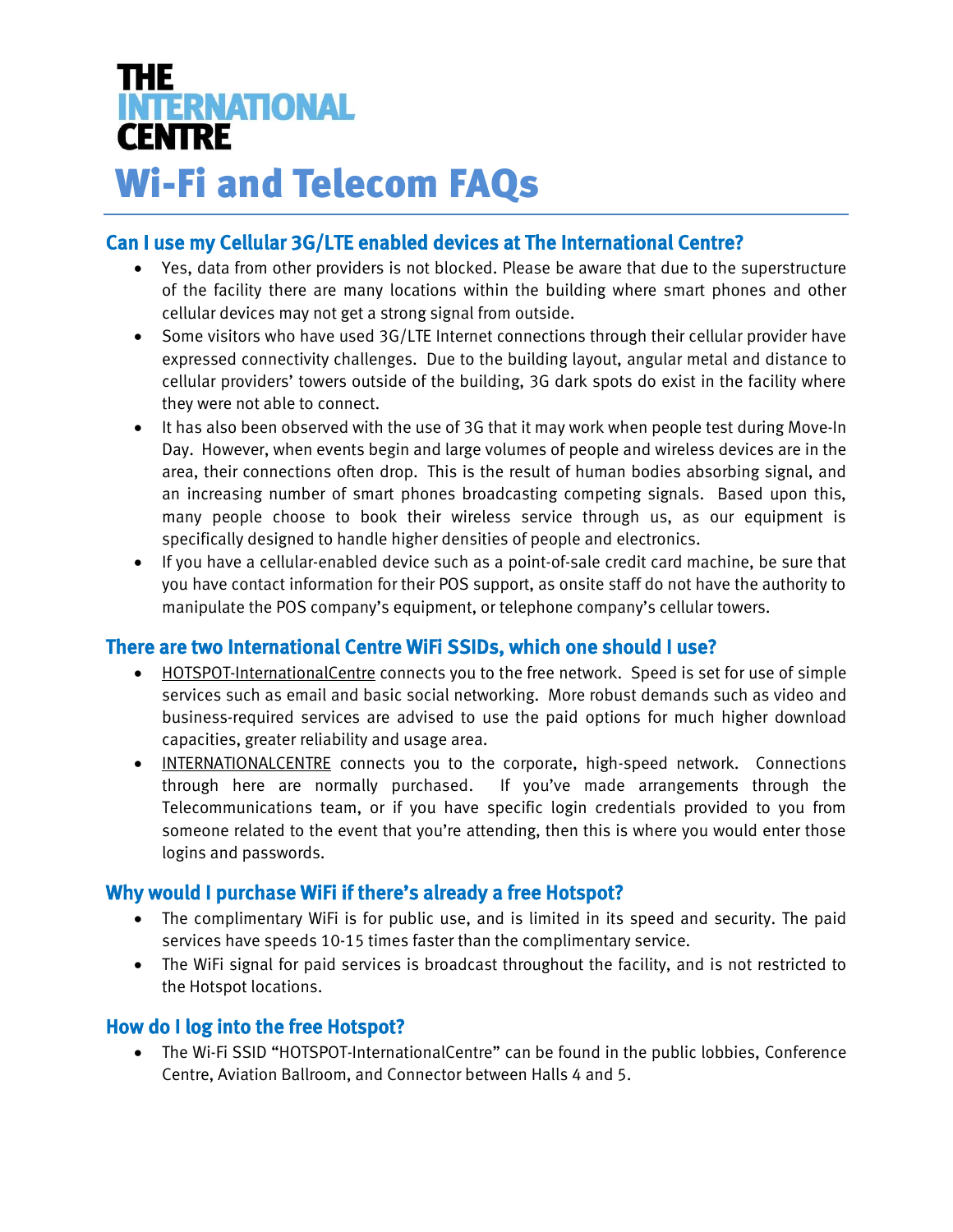- Users access the Wi-Fi by registering with the International Centre using a Facebook account, or by completing a short form. The form asks for email address, postal code, gender and date of birth.
- Registration information is used to better understand our visitors so that we can plan future facility enhancements.

# I did not purchase wireless services in advance, but would like to do so now that I'm on site. How do I order the High Speed WiFi?

- You can go onto the INTERNATIONALCENTRE SSID. It will redirect you to the portal page, where you will need to create a wireless account. Once that's done, you will need to purchase time. This can be done with either a PayPal account, or with a credit card. Pricing and duration options are listed on the portal page.
- If you are encountering difficulties purchasing WiFi, you can call (905) 678-5615, where the Telecommunications team is available during regular business hours. For certain events, staff might also be available on weekends.

## Why are there two different prices for the same wireless service?

 Advance pricing is available when you purchase more than 10 business days prior to the event's move in. This will allow us to process your order and email you your login credentials prior to your arrival. This will ensure that you can get to business as soon as you arrive. Depending on the nature of your order, we can also schedule support to be onsite should it be needed. Once you are within 10 days of the first move-in date of an event, the prices return to Standard Rates. Onsite orders through our portal are at Standard Rates.

#### What type of wireless devices can connect to this network?

- Provided your device is 802.11 (g/n/AC Wave 2) enabled, you should be able to connect to and utilize this hotspot service.
- Older laptops using 802.11 (b) will not be able to connect on the networks.

## Are there special considerations to using Wi-Fi in conferences and trade shows?

- Older laptops and other wireless devices which may work fine in a residence, can sometimes have difficulty competing for signal in very busy, high density settings such as conferences and trade shows.
	- o This is usually because those devices are only designed to work on the very highly trafficked 2.4 Ghz frequency. That is one of two main frequencies used for Wi-Fi, but is also very congested because other wireless technologies also share it. Newer devices usually have the ability to run on either 2.4 Ghz, or 5 Ghz.
	- o 5 Ghz is better equipped to continue functioning in environments that have a lot of other wireless devices. If your device's specifications say that it is 802.11 (AC) capable, or that it is dual-band, then it is designed to work on 5 Ghz, and is optimized for use in a very device-heavy environment.
	- $\circ$  For those looking to boost the reception of their laptops in these environments, affordable 802.11 AC wireless USB adapters are available for purchase from electronics retailers.